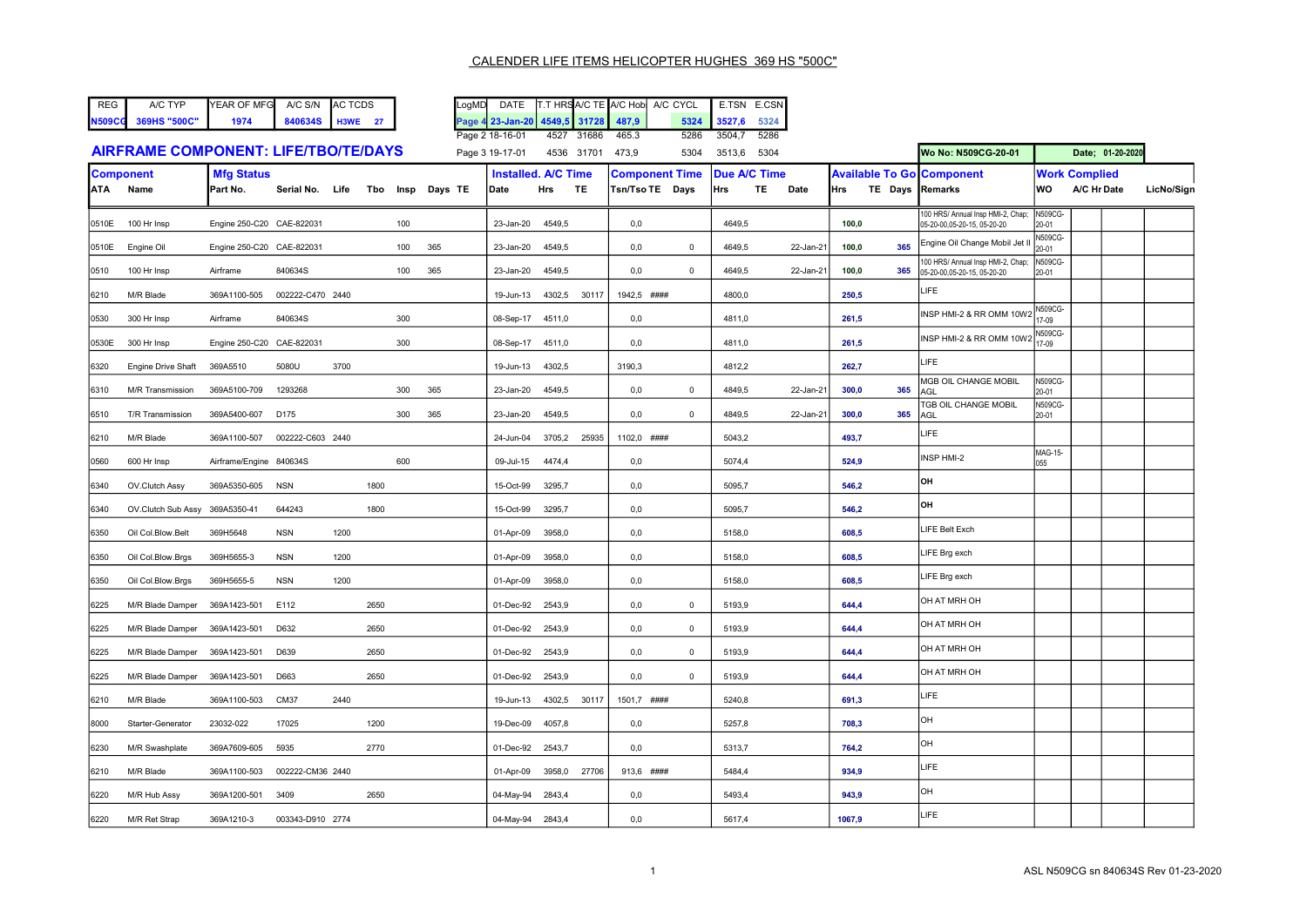| REG | A/C TYP             | YEAR OF MFG A/C S/N AC TCDS |                 |
|-----|---------------------|-----------------------------|-----------------|
|     | N509CG 369HS "500C" | 1974                        | 840634S H3WE 27 |

| <b>REG</b> | A/C TYP      | <b>IYEAR OF MFG</b> | A/C S/N      | <b>AC TCDS</b> | LoaMD | DATE                                |      |       | IT.T HRSIA/C TE IA/C HobI A/C CYCL |      | E.TSN   | E.CSN |
|------------|--------------|---------------------|--------------|----------------|-------|-------------------------------------|------|-------|------------------------------------|------|---------|-------|
| N509CG     | 369HS "500C" | 1974                | 840634S H3WE |                |       | Page 4 23-Jan-20 4549.5 31728 487.9 |      |       |                                    | 5324 | 13527.6 | 5324  |
|            |              |                     |              |                |       | Page 2 18-16-01                     | 4527 | 31686 | 465.3                              | 5286 | 3504.   | 5286  |

|                                      | Faue Z 10-10-01                  | 4021 91000 400.0 |  | ນເດບ | - 3304.7    | ⊇ວ∠ວບ |                     |                  |
|--------------------------------------|----------------------------------|------------------|--|------|-------------|-------|---------------------|------------------|
| AIRFRAME COMPONENT: LIFE/TBO/TE/DAYS | Page 3 19-17-01 4536 31701 473,9 |                  |  | 5304 | 3513,6 5304 |       | Wo No: N509CG-20-01 | Date; 01-20-2020 |

|      | <b>Component</b>                         | <b>Mfg Status</b> |                                  |      |      |      |                   | <b>Installed. A/C Time</b> | <b>Component Time</b> | Due A/C Time   | <b>Available To Go Component</b> |                                                        | <b>Work Complied</b> |             |            |
|------|------------------------------------------|-------------------|----------------------------------|------|------|------|-------------------|----------------------------|-----------------------|----------------|----------------------------------|--------------------------------------------------------|----------------------|-------------|------------|
|      | ATA Name                                 | Part No.          | Serial No. Life Tbo Insp Days TE |      |      |      | Date              | Hrs TE                     | Tsn/Tso TE Days       | Hrs<br>TE Date | Hrs TE Days Remarks              |                                                        | lwo                  | A/C Hr Date | LicNo/Sign |
|      |                                          |                   |                                  |      |      |      |                   |                            |                       |                |                                  |                                                        |                      |             |            |
| 6220 | M/R Ret Strap                            | 369A1210-3        | 003343-D911 2774                 |      |      |      | 04-May-94         | 2843,4                     | 0,0                   | 5617,4         | 1067,9                           | LIFE                                                   |                      |             |            |
| 5310 | M/R Mast Assy                            | 369A2014-501      | 2828                             | 5710 |      |      | 25-Oct-74         | $_{0,0}$                   | 0,0                   | 5710,0         | 1160,5                           | <b>LIFE</b>                                            |                      |             |            |
| 6250 | M/R Folding Pin                          | 369A1004-5        | 9-73-2612                        | 5760 |      |      | 25-Oct-74         | 0,0                        | 0,0                   | 5760,0         | 1210,5                           | <b>LIFE</b>                                            |                      |             |            |
| 6510 | T/R Transmission                         | 369A5400-607      | D175                             |      | 1800 |      | 10-Aug-09         | 4013,6                     | 0,0                   | 5813,6         | 1264,1                           | OH                                                     |                      |             |            |
| 6340 | OV.Clutch Sprag                          | 369D25351         | 8113                             | 1800 |      |      | 2010-21-10 4132,3 |                            | 0,0                   | 5932,3         | 1382,8                           | <b>LIFE</b> With Hook Instl<br>C.M With no Hook Instl. |                      |             |            |
| 5510 | T/B Attach Bolt "4 ea" MS21250-05014 NSN |                   |                                  | 2400 |      |      | 01-Apr-09         | 3958,0                     | 0,0                   | 6358,0         | 1808,5                           | LIFE, MAX LIFE 2598 HRS                                |                      |             |            |
| 5510 | Tailboom                                 | 369X3500-505      | 0856                             |      |      | 2450 | 01-Apr-09         | 3958,0                     | 0,0                   | 6408,0         | 1858,5                           | INSP 2450 HRS<br>IAW STC: SH3756NM                     |                      |             |            |
| 5530 | Horizontal Stab.                         | 369A3600-603      | 009999-5454 3450                 |      |      |      | 28-Apr-95         | 2999,5                     | 0,0                   | 6449,5         | 1900,0                           | <b>LIFE</b>                                            |                      |             |            |
| 6310 | M/R Transmission                         | 369A5100-709      | 1293268                          |      | 2400 |      | 21-Oct-10         | 4132,3                     | 0,0                   | 6532,3         | 1982,8                           | OH                                                     |                      |             |            |
| 6220 | M/R Pitch Housing                        | 369A1300-615      | 100-11360                        | 6200 |      |      | 04-May-94         | 2843,4                     | 2467,1                | 6576,3         | 2026,8                           | <b>LIFE</b>                                            |                      |             |            |
| 6220 | M/R Pitch Housing                        | 369A1300-615      | 100-11361                        | 6200 |      |      | 04-May-94 2843,4  |                            | 2467,1                | 6576,3         | 2026,8                           | LIFE                                                   |                      |             |            |
| 6220 | M/R Pitch Housing                        | 369A1300-615      | 100-11356                        | 6200 |      |      | 04-May-94 2843,4  |                            | 2467,1                | 6576,3         | 2026,8                           | LIFE                                                   |                      |             |            |
| 6220 | M/R Pitch Housing                        | 369A1300-615      | 97-2091                          | 6200 |      |      | 04-May-94 2843,4  |                            | 2467,1                | 6576,3         | 2026.8                           | <b>LIFE</b>                                            |                      |             |            |
| 6400 | T/R Blade                                | 369A1613-507      | 002222-8041 5600                 |      |      |      | 09-Aug-13 4327,5  |                            | 2106,9                | 7820,6         | 3271,1                           | LIFE                                                   |                      |             |            |
| 6400 | T/R Blade                                | 369A1613-507      | 002222-8042 5600                 |      |      |      | 09-Aug-13 4327,5  |                            | 2106,9                | 7820,6         | 3271,1                           | LIFE                                                   |                      |             |            |
| 6330 | M/R Drive Shaft                          | 369A5500-901      | 5009-0261                        | 3960 |      |      | 01-Apr-09         | 3958,0                     | 0,0                   | 7918,0         | 3368,5                           | LIFE                                                   |                      |             |            |
| 6400 | T/R Ret Strap                            | 369A1706-509      | 003343-7686 5100                 |      |      |      | 09-Aug-13         | 4327,5                     | 1154,2                | 8273,3         | 3723,8                           | LIFE                                                   |                      |             |            |
| 6250 | M/R Folding Pin                          | 369A1004-5        | 009884-5431 5760                 |      |      |      | 01-Dec-92 2543,6  |                            | 0,0                   | 8303,6         | 3754,1                           | <b>LIFE</b>                                            |                      |             |            |
| 6220 | M/R Le-La Bolt                           | 369D21220         | 5787-3169                        | 4220 |      |      | 11-Oct-16 4496,0  |                            | 0,0                   | 8716,0         | 4166,5                           | LIFE                                                   |                      |             |            |
| 6220 | M/R Le-La Bolt                           | 369D21220         | 5787-3192                        | 4220 |      |      | 11-Oct-16         | 4496,0                     | 0,0                   | 8716,0         | 4166,5                           | LIFE                                                   |                      |             |            |
| 6220 | M/R Le-La Bolt                           | 369D21220         | 5787-3206                        | 4220 |      |      | 11-Oct-16         | 4496,0                     | 0,0                   | 8716,0         | 4166,5                           | <b>LIFE</b>                                            |                      |             |            |
| 6220 | M/R Le-La Bolt                           | 369D21220         | 5787-3224                        | 4220 |      |      | 11-Oct-16         | 4496,0                     | 0,0                   | 8716,0         | 4166,5                           | LIFE                                                   |                      |             |            |
| 6520 | T/R Drive Shaft                          | 369A5518-601      | 7304                             | 8730 |      |      | 25-Oct-74         | 0,0                        | 0,0                   | 8730,0         | 4180,5                           | <b>LIFE</b>                                            |                      |             |            |
| 5520 | Vertical Stab Up                         | 369A3625-601      | 067571-0052 3840                 |      |      |      | 15-Oct-99         | 3295,7                     | 34,2                  | 8897,4         | 4347,9                           | <b>LIFE</b>                                            |                      |             |            |
| 6250 | M/R Folding Pin                          | 369A1004-5        | 009884-03172 5760                |      |      |      | 04-Sep-92 3196,3  |                            | 0,0                   | 8956,3         | 4406,8                           | <b>LIFE</b>                                            |                      |             |            |
| 6530 | T/R Dr. Coupl. Aft                       | 369A5501          | 11430U                           | 7080 |      |      | 04-Oct-89 1944,0  |                            | 0,0                   | 9024,0         | 4474,5                           | <b>LIFE</b>                                            |                      |             |            |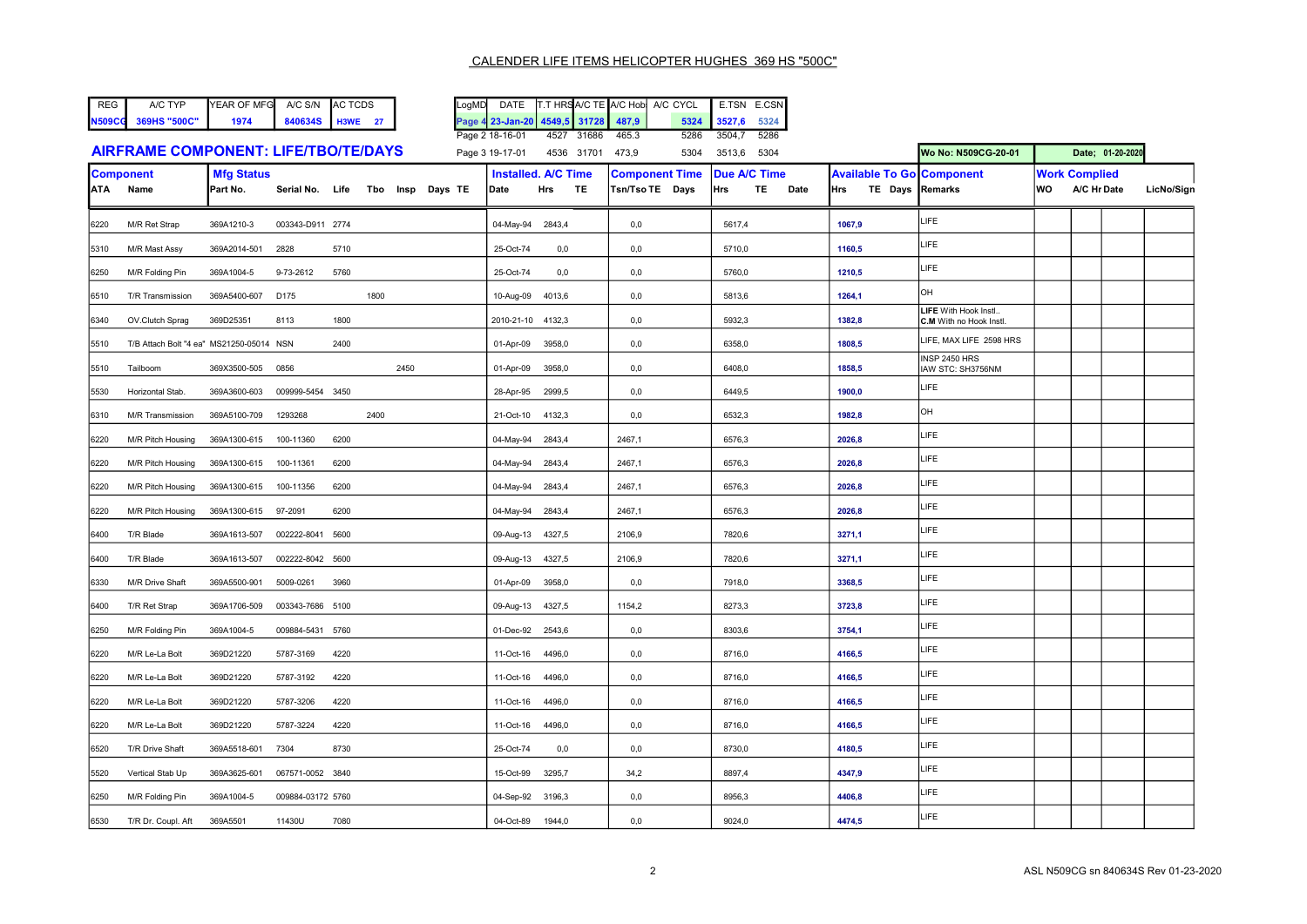| REG | A/C TYP             | YEAR OF MFG A/C S/N AC TCDS |              |    |
|-----|---------------------|-----------------------------|--------------|----|
|     | N509CG 369HS "500C" | 1974                        | 840634S H3WE | 27 |

LogMD DATE T.T HRSA/C TE A/C Hob A/C CYCL E.TSN E.CSN Page 4 23-Jan-20 4549,5 31728 487,9 5324 3527,6 5324<br>Page 2 18-16-01 4527 31686 465.3 5286 3504,7 5286 Page 2 18-27 31686 465.3

|                                             | Faut 4 10 - 10 - V 1 | 77 HJ Z          | טטטונט +טטונ | ບເບບ |        | ັບ∠ບບ |                     |                  |
|---------------------------------------------|----------------------|------------------|--------------|------|--------|-------|---------------------|------------------|
| <b>AIRFRAME COMPONENT: LIFE/TBO/TE/DAYS</b> | Page 3 19-17-01      | 4536 31701 473,9 |              | 5304 | 3513.6 | 5304  | Wo No: N509CG-20-01 | Date: 01-20-2020 |

| <b>ATA</b> | <b>Component</b><br>Name                      | <b>Mfg Status</b><br>Part No. | Serial No.        | Life  | Tbo Insp Days TE | Date      | <b>Installed. A/C Time</b><br><b>Hrs</b><br>TE | <b>Component Time</b><br>Tsn/Tso TE Days | <b>Due A/C Time</b><br>TE 1<br>Hrs<br>Date | <b>Available To Go Component</b><br>TE Days Remarks<br>Hrs |                                                    | lwo.                    | <b>Work Complied</b><br>A/C Hr Date | LicNo/Sign |
|------------|-----------------------------------------------|-------------------------------|-------------------|-------|------------------|-----------|------------------------------------------------|------------------------------------------|--------------------------------------------|------------------------------------------------------------|----------------------------------------------------|-------------------------|-------------------------------------|------------|
| 6530       | T/R Dr.Coupl. Fwd                             | 369A5501                      | 12324U            | 7080  |                  | 04-Oct-89 | 1944,0                                         | 0,0<br>$\mathbf 0$                       | 9024,0                                     | 4474,5                                                     | LIFE                                               |                         |                                     |            |
| 6220       | M/R Hub Sub                                   | 369A1201-619                  | 3075              | 8900  |                  | 04-May-94 | 2843,4                                         | 2467,1                                   | 9276,3                                     | 4726,8                                                     | LIFE                                               |                         |                                     |            |
| 6250       | M/R Folding Pin                               | 369A1004-5                    | 5510-G683         | 5760  |                  | 01-Apr-09 | 3958,0                                         | 0,0                                      | 9718,0                                     | 5168,5                                                     | LIFE                                               |                         |                                     |            |
| 6250       | M/R Folding Pin                               | 369A1004-5                    | 5839-0256         | 5760  |                  | 21-Oct-10 | 4132,3                                         | 0,0                                      | 9892,3                                     | 5342,8                                                     | LIFE                                               |                         |                                     |            |
| 6250       | M/R Folding Pin                               | 369A1004-5                    | 5839-0321         | 5760  |                  | 21-Oct-10 | 4132,3                                         | 0,0                                      | 9892,3                                     | 5342,8                                                     | LIFE                                               |                         |                                     |            |
| 6250       | M/R Folding Pin                               | 369A1004-5                    | 5839-0265         | 5760  |                  | 21-Oct-10 | 4132,3                                         | 0,0                                      | 9892,3                                     | 5342,8                                                     | LIFE                                               |                         |                                     |            |
| 6250       | M/R Folding Pin                               | 369A1004-5                    | 5839-0221         | 5760  |                  | 21-Oct-10 | 4132,3                                         | 0,0                                      | 9892,3                                     | 5342,8                                                     | LIFE                                               |                         |                                     |            |
| 6220       | M/R Le-La Link                                | 369A1203-51                   | 002222-BJ25       | 10600 |                  | 04-May-94 | 2843,4                                         | 0,0                                      | 13443,4                                    | 8893,9                                                     | LIFE                                               |                         |                                     |            |
| 6220       | M/R Le-La Link                                | 369A1203-51                   | 002222-BI65       | 10600 |                  | 04-May-94 | 2843,4                                         | 0,0                                      | 13443,4                                    | 8893,9                                                     | LIFE                                               |                         |                                     |            |
| 6220       | M/R Le-La Link                                | 369A1203-51                   | 002222-BI22       | 10600 |                  | 04-May-94 | 2843,4                                         | 0,0                                      | 13443,4                                    | 8893,9                                                     | LIFE                                               |                         |                                     |            |
| 6220       | M/R Le-La Link                                | 369A1203-51                   | 002222-BI19       | 10600 |                  | 04-May-94 | 2843,4                                         | 0,0                                      | 13443,4                                    | 8893,9                                                     | <b>LIFE</b>                                        |                         |                                     |            |
| 6220       | M/R Le-La Link                                | 369A1203-51                   | 002222-BJ22 10600 |       |                  | 04-May-94 | 2843,4                                         | 0,0                                      | 13443,4                                    | 8893,9                                                     | LIFE                                               |                         |                                     |            |
| 6220       | M/R Le-La Link                                | 369A1203-51                   | 002222-BJ17 10600 |       |                  | 04-May-94 | 2843,4                                         | 0,0                                      | 13443,4                                    | 8893,9                                                     | LIFE                                               |                         |                                     |            |
| 6220       | M/R Le-La Link                                | 369A1203-51                   | 002222-BI28       | 10600 |                  | 04-May-94 | 2843,4                                         | 0,0                                      | 13443,4                                    | 8893,9                                                     | LIFE                                               |                         |                                     |            |
| 6220       | M/R Le-La Link                                | 369A1203-51                   | 002222-BJ21       | 10600 |                  | 04-May-94 | 2843,4                                         | 0,0                                      | 13443,4                                    | 8893,9                                                     | LIFE                                               |                         |                                     |            |
| 5510       | Tailboom                                      | 369X3500-505                  | 0856              | 10000 |                  | 01-Apr-09 | 3958,0                                         | 0,0                                      | 13958,0                                    | 9408,5                                                     | LIFE, 10 000 HRS IAW STC:<br><b>SH3756NM</b>       |                         |                                     |            |
| 2420       | Concorde Lead-Acid RG-500                     |                               | 40846822          |       | 365              | 23-Jan-20 | 4549,5                                         | 0,0                                      | 22-Jan-21                                  | 365                                                        | Cond. Capacity Check Ref.<br>Concorde CMM 24-30-71 | N509CG-<br>20-01        |                                     |            |
| 0500       | RFM/POH                                       | CSP-HE/HS-1                   | 840634S           |       | 365              | 23-Jan-20 | 4549,5                                         | 0,0                                      | 22-Jan-21                                  | 365                                                        | REV. 10, 30 AUG 2011                               | N509CG-<br>20-01        |                                     |            |
| 0550       | Airworthines/Annual                           | Airframe/Engine 840634S       |                   |       | 365              | 23-Jan-20 | 4549,5                                         | 0,0                                      | 22-Jan-21                                  | 365                                                        | Renewal, Annual Insp Part 43                       | N509CG-<br>20-01        |                                     |            |
| 2330       | ELT C406-2HM                                  | 453-5001                      | 170-00956         |       | 365              | 23-Jan-20 | 4549,5                                         | 0,0                                      | 22-Jan-21                                  | 365                                                        | est FAR. 91.207                                    | N509CG-<br>20-01        |                                     |            |
| 2630       | Fire Extinguisher "121 A-344                  |                               | B-74105232        |       | 365              | 23-Jan-20 | 4549,5                                         | 0,0                                      | 22-Jan-21                                  | 365                                                        | Check. Cond. Pressure & New<br>Weight 1.120 gram   | <b>N509CG-</b><br>20-01 |                                     |            |
| 6220       | M/R Hub Assy                                  | 369A1200-501                  | 3409              |       | 730              | 23-Jan-20 | 4549,5                                         | 0,0                                      | 22-Jan-22                                  | 730                                                        | spection Re-Lub. Mobil 28,<br>CSP-H-2, Page 7-39   | <b>N509CG-</b><br>20-01 |                                     |            |
| 6230       | M/R Swashplate                                | 369A7609-605                  | 5935              |       | 730              | 23-Jan-20 | 4549,5                                         | 0,0                                      | 22-Jan-22                                  | 730                                                        | nspection Re-Lub. Mobil 28,<br>CSP-H-5, Page 4-1   | N509CG-<br>20-01        |                                     |            |
| 6720       | T/R Swashplate                                | 369H1800-501                  | <b>NSN</b>        |       | 730              | 23-Jan-20 | 4549,5                                         | 0,0                                      | 22-Jan-22                                  | 730                                                        | nspection Re-Lub. Mobil 28,<br>CSP-H-2, Page 8-7   | N509CG-<br>20-01        |                                     |            |
| 2340       | XPDR, Garmin GX335                            |                               | 4790              |       | 730              | 23-Jan-20 | 4549,5                                         | 0,0                                      | 22-Jan-22                                  | 730                                                        | Fest Cal. FAR. 91.413                              | N509CG-<br>20-01        |                                     |            |
| 3440       | Altimeter/Encoder KEA129 066-03064-0001 33649 |                               |                   |       | 730              | 23-Jan-20 | 4549,5                                         | 0,0                                      | 22-Jan-22                                  | 730                                                        | Test Cal. FAR. 91.411                              | N509CG-<br>20-01        |                                     |            |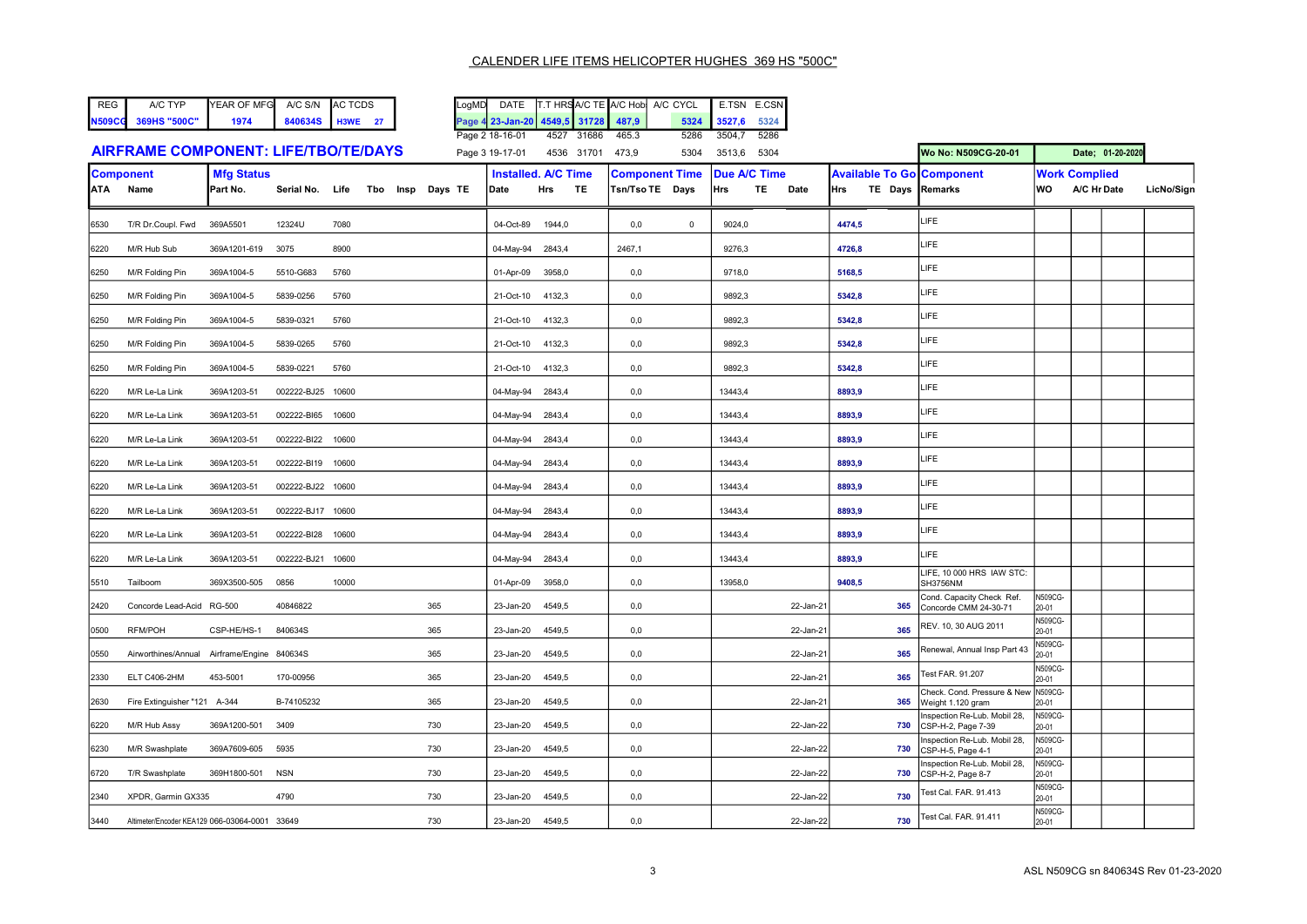| l REG | A/C TYP             | YEAR OF MFG A/C S/N AC TCDS |              |    |
|-------|---------------------|-----------------------------|--------------|----|
|       | N509CG 369HS "500C" | 1974                        | 840634S H3WE | 27 |

| <b>REG</b>    | A/C TYP      | YEAR OF MFG | A/C S/N      | <b>AC TCDS</b> | LoaMD | <b>DATE</b>                         |      |       | <b>IT.T HRSA/C TE A/C Hobi A/C CYCL</b> |      | E.TSN       | E.CSN |
|---------------|--------------|-------------|--------------|----------------|-------|-------------------------------------|------|-------|-----------------------------------------|------|-------------|-------|
| <b>N509CG</b> | 369HS "500C" | 1974        | 840634S H3WE |                |       | Page 4 23-Jan-20 4549.5 31728 487.9 |      |       |                                         |      | 5324 3527.6 | 5324  |
|               |              |             |              |                |       | Page 2 18-16-01                     | 4527 | 31686 | 465.3                                   | 5286 | 3504.7      | 5286  |

|                                             | Faut 4 10 - 10 - V 1 | 77 HJ Z          | טטטונט +טטונ | ບເບບ |        | ັບ∠ບບ |                     |                  |
|---------------------------------------------|----------------------|------------------|--------------|------|--------|-------|---------------------|------------------|
| <b>AIRFRAME COMPONENT: LIFE/TBO/TE/DAYS</b> | Page 3 19-17-01      | 4536 31701 473,9 |              | 5304 | 3513.6 | 5304  | Wo No: N509CG-20-01 | Date: 01-20-2020 |

| <b>Component</b> |                                         | <b>Mfg Status</b>       |            |                                  |                         |                  | <b>Installed. A/C Time</b> | <b>Component Time</b> |                | <b>Due A/C Time</b> |  |                         | <b>Available To Go Component</b> |                                         | <b>Work Complied</b>    |             |            |
|------------------|-----------------------------------------|-------------------------|------------|----------------------------------|-------------------------|------------------|----------------------------|-----------------------|----------------|---------------------|--|-------------------------|----------------------------------|-----------------------------------------|-------------------------|-------------|------------|
|                  | ATA Name                                | Part No.                |            | Serial No. Life Tbo Insp Days TE |                         | Date             | Hrs<br><b>TE</b>           | Tsn/Tso TE Days       |                | Hrs                 |  | TE Date                 | TE Days Remarks<br><b>Hrs</b>    |                                         | WO                      | A/C Hr Date | LicNo/Sign |
| 2630             | Fire Extinguisher "121 A-344            |                         | B-74105232 |                                  | 2190                    | 27-Jan-17        | 4497,8                     | 0,0                   |                |                     |  | 26-Jan-23               | 1099                             | Check.IAW Amerex SM 6 Yrs<br>Maintenace |                         |             |            |
| 2330             | ELT C406-2HM                            | 453-5001                | 170-00956  |                                  | 1825                    | 23-Jan-20        | 4549,5                     | 0,0                   |                |                     |  | 21-Jan-25               | 1825                             | Battery Exch. PN:452-0133               | <b>N509CG-</b><br>20-01 |             |            |
| 6780             | CyclicTrim Switch P. A218-100646-02 NSN |                         |            |                                  | $_{\rm OC}$             | 24-Jun-04        | 3705,2                     | 0,0                   | $\mathsf 0$    |                     |  | O/C                     | O/C                              | C.M                                     |                         |             |            |
| 800              | Basic W&B                               | Airframe/Engine 840634S |            |                                  | O/C                     | 09-Jul-15        | 4474,4                     | 0,0                   | $\mathsf 0$    |                     |  | O/C                     | <b>O/C</b>                       | CHECK Total Weight & TP                 | MAG-15-<br>055          |             |            |
| 2320             | VHF Collins, 251A 1181                  |                         | 23297      |                                  | O/C                     | 19-Jun-13        |                            | 0,0                   | $\overline{0}$ |                     |  | O/C                     | O/C                              | C.M                                     |                         |             |            |
| 3210             | L/G Damper Aft L/H 369H92131            |                         | CAC9208    |                                  | $\mathsf{O}/\mathsf{C}$ | 17-Jan-19        | 4535,5                     | 0,0                   | $\mathsf 0$    |                     |  | O/C                     | O/C                              | C.M INSP DAILY                          | N509CG-<br>19-01        |             |            |
| 3210             | L/G Damper Aft R/H 369H92131            |                         | CAC9209    |                                  | O/C                     | 17-Jan-19        | 4535,5                     | $_{0,0}$              | $\mathbf 0$    |                     |  | O/C                     | <b>O/C</b>                       | C.M INSP DAILY                          | N509CG-<br>19-01        |             |            |
| 3210             | L/G Damper Fwd L/H 369H6340             |                         | 1260       |                                  | $\mathsf{O}/\mathsf{C}$ | 25-Oct-74        | 0,0                        | 0,0                   | $\mathsf 0$    |                     |  | O/C                     | <b>O/C</b>                       | C.M INSP DAILY                          |                         |             |            |
| 3210             | L/G Damper Fwd R/H 369H6340             |                         | <b>UNK</b> |                                  | $\mathsf{O}/\mathsf{C}$ | 25-Oct-74        | 0,0                        | 0,0                   | $\mathsf 0$    |                     |  | O/C                     | <b>O/C</b>                       | C.M INSP DAILY                          |                         |             |            |
| 3410             | 8 Days Clock                            | <b>UNK</b>              | <b>UNK</b> |                                  | $\mathsf{O}/\mathsf{C}$ | 25-Oct-74        | 0,0                        | 0,0                   | $\mathsf 0$    |                     |  | O/C                     | O/C                              | C.M                                     |                         |             |            |
| 3420             | <b>IVSI</b>                             | <b>SLZ9066</b>          | PH38298    |                                  | O/C                     | 25-Oct-74        | 0,0                        | 0,0                   | $\mathbf 0$    |                     |  | O/C                     | <b>O/C</b>                       | C.M INSP DAILY                          |                         |             |            |
| 3489             | ADF KING KR85                           | 066-1023-00             | 30748      |                                  | O/C                     | 21-Oct-10        |                            | 0,0                   | $\mathsf 0$    |                     |  | O/C                     | <b>O/C</b>                       | C.M                                     |                         |             |            |
| 3490             | ADF Ind                                 | 066-3017-00             | 32163      |                                  | O/C                     | 21-Oct-10        |                            | 0,0                   | $\mathsf 0$    |                     |  | O/C                     | <b>O/C</b>                       | C.M                                     |                         |             |            |
| 3495             | VOR/LOC                                 | M1-585077-3             | 1072       |                                  | O/C                     | 05-Feb-14        |                            | 0,0                   | $\mathbf 0$    |                     |  | O/C                     | <b>O/C</b>                       | C.M                                     |                         |             |            |
| 3430             | Turn Bank Ind. A1615 369-5100           |                         | 83006      |                                  | $\mathsf{O}/\mathsf{C}$ | 25-Oct-74        | 0,0                        | 0,0                   | $\overline{0}$ |                     |  | O/C                     | O/C                              | C.M                                     |                         |             |            |
| 3450             | Airspeed Ind.                           | 369H4506-501            | 2811       |                                  | O/C                     | 25-Oct-74        | $_{0,0}$                   | 0,0                   | $\mathsf 0$    |                     |  | O/C                     | <b>O/C</b>                       | C.M                                     |                         |             |            |
| 3450             | Artificical Horizon                     | 369H90041-501 UNK       |            |                                  | O/C                     | 25-Oct-74        | 0,0                        | 0,0                   | $\mathsf 0$    |                     |  | O/C                     | O/C                              | C.M                                     |                         |             |            |
| 3460             | Directional Gyro                        | 369H90042-1001 UNK      |            |                                  | $\mathsf{O}/\mathsf{C}$ | 25-Oct-74        | 0,0                        | 0,0                   | $\mathsf 0$    |                     |  | $\mathsf{O}/\mathsf{C}$ | O/C                              | C.M                                     |                         |             |            |
| 3470             | Compass                                 | 369H4506-501            | <b>UNK</b> |                                  | O/C                     | 25-Oct-74        | $_{0,0}$                   | 0,0                   | $\mathsf 0$    |                     |  | O/C                     | O/C                              | <b>DEVIATION CHECK</b>                  |                         |             |            |
| 3920             | Dual Tacho. Ind.                        | 369H4518                | <b>UNK</b> |                                  | O/C                     | 25-Oct-74        | 0,0                        | 0,0                   | $\mathsf 0$    |                     |  | O/C                     | <b>O/C</b>                       | C.M INSP DAILY                          |                         |             |            |
| 5520             | Vertical Stab Lwr                       | 369A3650-605            | 6031       |                                  | O/C                     | 25-Oct-74        | 0,0                        | 0,0                   | $\mathbf 0$    |                     |  | O/C                     | <b>O/C</b>                       | C.M                                     |                         |             |            |
| 6310             | M/R Trans. Carrier                      | 369A5158-5              | 57152-0042 |                                  | $\mathsf{O}/\mathsf{C}$ | 21-Oct-10        | 4132,3                     | 2669,7                |                |                     |  | $\mathsf{O}/\mathsf{C}$ | <b>O/C</b>                       | OH WITH MGB                             |                         |             |            |
| 6350             | Oil Cooler Blower Ass 369H5649          |                         | 840634S    |                                  | O/C                     | 01-Apr-09        | 3958,0                     | 3958,0                |                |                     |  | O/C                     | O/C                              | C.M                                     |                         |             |            |
| 6360             | Engine DS Couplings 369H5660            |                         | <b>NSN</b> |                                  | $\mathsf{O}/\mathsf{C}$ | 25-Oct-74        | 0,0                        | 0,0                   |                |                     |  | O/C                     | O/C                              | C.M                                     |                         |             |            |
| 6400             | T/R Assy                                | 369A1620-27             | 0367       |                                  | O/C                     | 09-Aug-13        | 4327,5                     | 4350,5                |                |                     |  | O/C                     | O/C                              | C.M                                     |                         |             |            |
| 6400             | T/R Hub                                 | 369A1725-5              | 4704       |                                  | O/C                     | 09-Aug-13 4327,5 |                            | 2106,9                |                |                     |  | O/C                     | O/C                              | C.M                                     |                         |             |            |